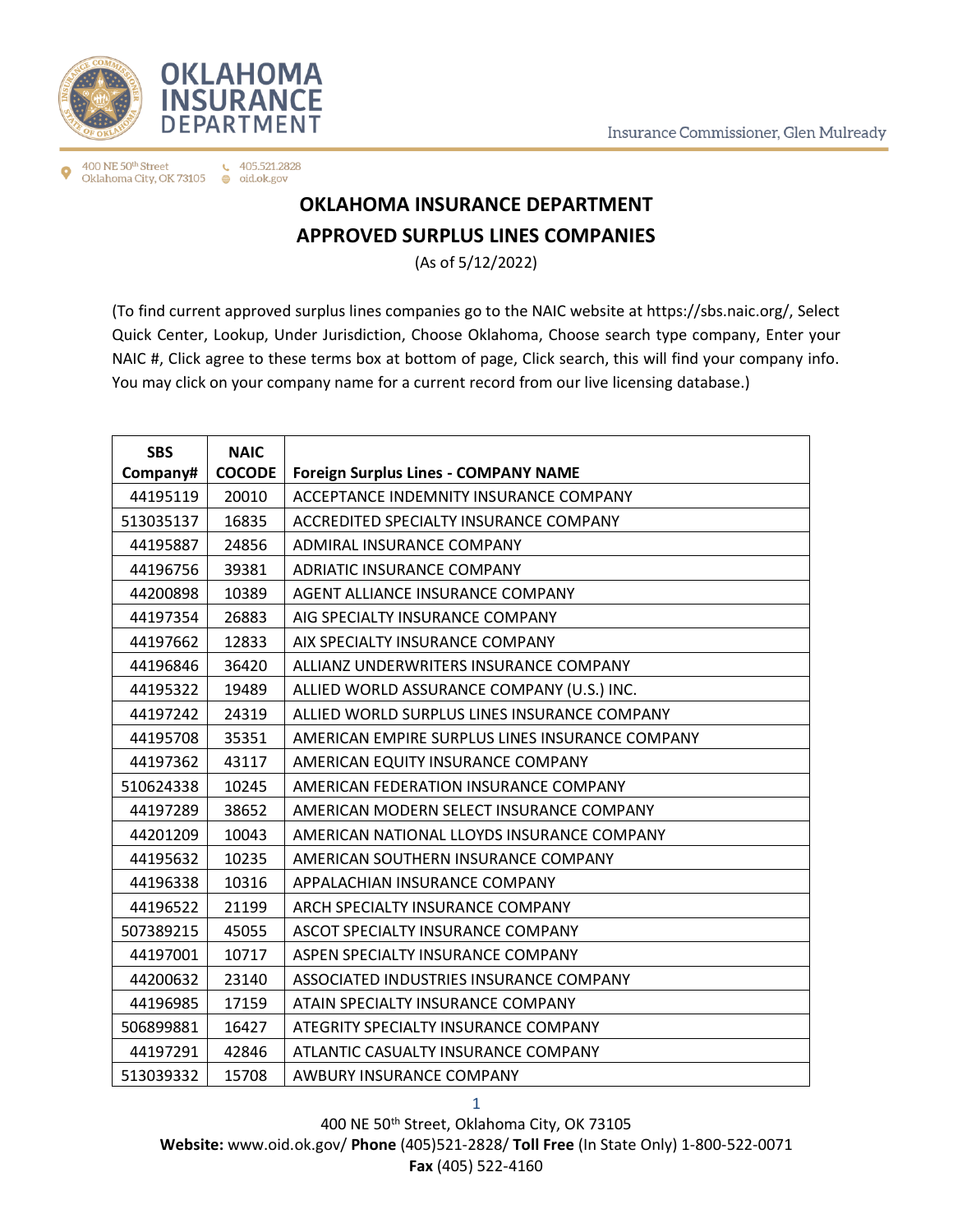| 44195825  | 26620 | AXIS SURPLUS INSURANCE COMPANY                       |
|-----------|-------|------------------------------------------------------|
| 44195816  | 39462 | <b>BERKLEY ASSURANCE COMPANY</b>                     |
| 44195892  | 31295 | BERKLEY SPECIALTY INSURANCE COMPANY                  |
| 44197861  | 13551 | BLACKBOARD SPECIALTY INSURANCE COMPANY               |
| 44201444  | 15643 | BLUE HILL SPECIALTY INSURANCE COMPANY                |
| 514685661 | 12489 | <b>Bridgeway Insurance Company</b>                   |
| 44196889  | 23620 | <b>BURLINGTON INSURANCE COMPANY</b>                  |
| 44196091  | 27790 | <b>CANAL INDEMNITY COMPANY</b>                       |
| 44197715  | 12961 | CANOPIUS US INSURANCE, INC.                          |
| 44195881  | 10328 | CAPITOL SPECIALTY INSURANCE CORPORATION              |
| 44197360  | 36951 | <b>CENTURY SURETY COMPANY</b>                        |
| 517652526 | 16834 | <b>Champlain Specialty Insurance Company</b>         |
| 44196752  | 38989 | CHUBB CUSTOM INSURANCE COMPANY                       |
| 44197709  | 13037 | CINCINNATI SPECIALTY UNDERWRITERS INS. CO., THE      |
| 44196650  | 37745 | CLEAR BLUE SPECIALTY INSURANCE COMPANY               |
| 44195724  | 39993 | <b>COLONY INSURANCE COMPANY</b>                      |
| 44196892  | 31127 | COLUMBIA CASUALTY COMPANY                            |
| 516089495 | 17151 | CONCERT SPECIALTY INSURANCE COMPANY                  |
| 44201277  | 29734 | CONIFER INSUANCE COMPANY                             |
| 516061976 | 39551 | CONTINENTAL HERIGTAGE INSURANCE COMPANY              |
| 44201448  | 15686 | COVERYS SPECIALTY INSURANCE COMPANY                  |
| 44197642  | 13027 | COVINGTON SPECIALTY INSURANCE COMPANY                |
| 44196999  | 44520 | CRUM & FORSTER SPECIALTY INSURANCE COMPANY           |
| 44200981  | 12758 | CUMIS SPECIALTY INSURANCE COMPANY, INC               |
| 44196803  | 10213 | DISCOVER SPECIALTY INSURANCE COMPANY                 |
| 44195328  | 41718 | ENDURANCE AMERICAN SPECIALTY INSURANCE COMPANY       |
| 44202907  | 35378 | <b>EVANSTON INSURANCE COMPANY</b>                    |
| 44196282  | 10851 | EVEREST INDEMNITY INSURANCE COMPANY                  |
| 515383578 | 16882 | EVERSPAN INDEMITY INSURANCE COMPANY                  |
| 44195968  | 44792 | EXECUTIVE RISK SPECIALTY INSURANCE COMPANY           |
| 44200995  | 15201 | FAIR AMERICAN SELECT INSURANCE COMPANY               |
| 504932866 | 15884 | FALLS LAKE FIRE AND CASUALTY COMPANY                 |
| 44197057  | 10657 | FIRST MERCURY INSURANCE COMPANY                      |
| 44197314  | 34916 | FIRST SPECIALTY INSURANCE CORPORATION                |
| 44196653  | 10833 | <b>GEMINI INSURANCE COMPANY</b>                      |
| 44195886  | 20559 | <b>GENERAL SECURITY INDEMNITY COMPANY OF ARIZONA</b> |
| 44196845  | 37362 | <b>GENERAL STAR INDEMNITY COMPANY</b>                |
| 44196987  | 10182 | <b>GEOVERA SPECIALTY INSURANCE COMPANY</b>           |
| 44197655  | 39861 | <b>GOLDEN BEAR INSURANCE COMPANY</b>                 |
| 44197325  | 25569 | <b>GOTHAM INSURANCE COMPANY</b>                      |
| 514801676 | 15889 | <b>GRAY SURPLUS LINES INSURANCE COMPANY</b>          |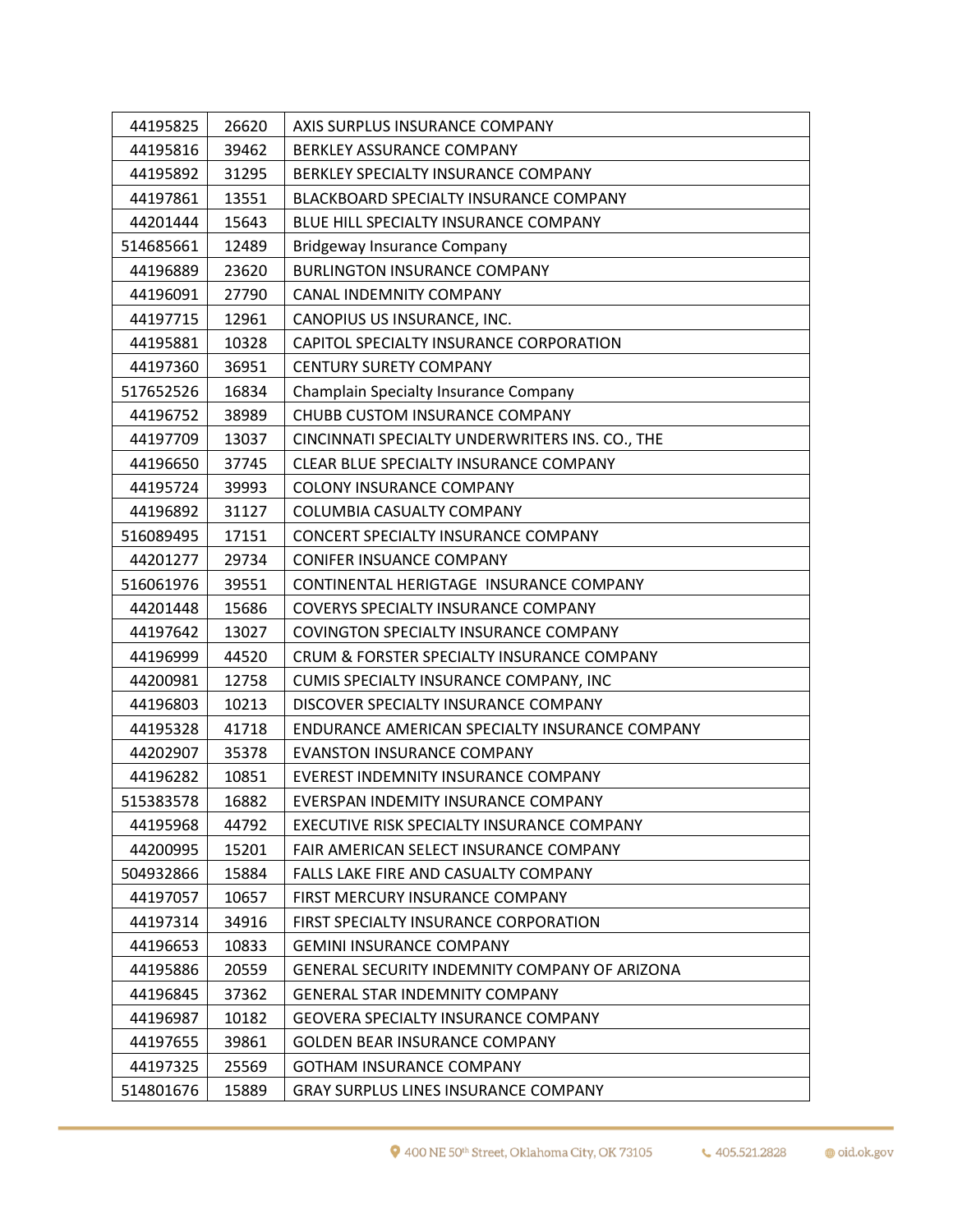| 44196095  | 37532 | <b>GREAT AMERICAN E &amp; S INSURANCE COMPANY</b>  |
|-----------|-------|----------------------------------------------------|
| 44197005  | 41858 | <b>GREAT AMERICAN FIDELITY INSURANCE COMPANY</b>   |
| 44200847  | 14167 | <b>GUIDEONE NATIONAL INSURANCE COMPANY</b>         |
| 44197632  | 10956 | <b>GUILFORD INSURANCE COMPANY</b>                  |
| 44197327  | 42811 | <b>GULF UNDERWRITERS INSURANCE COMPANY</b>         |
| 44195640  | 19530 | HALLMARK NATIONAL INSURANCE COMPANY                |
| 517570945 | 17178 | Hamilton Select Insurance, Inc.                    |
| 517652528 | 10674 | Harleysville Insurance Company                     |
| 502249699 | 16131 | HDI SPECIALTY INSURANCE COMPANY                    |
| 516057729 | 16777 | HIGHLANDER SPECIALTY INSURANCE COMPANY             |
| 44195884  | 37079 | HILLTOP SPECIALTY INSURANCE COMPANY                |
| 44194505  | 34452 | HOMELAND INSURANCE COMPANY OF NEW YORK             |
| 507334053 | 11156 | HOMESITE INSURANCE COMPANY OF FLORIDA              |
| 502260997 | 15381 | HOUSING SPECIALTY INSURANCE COMPANY, INC.          |
| 44202903  | 42374 | HOUSTON CASUALTY COMPANY                           |
| 44197660  | 12936 | HOUSTON SPECIALTY INSURANCE COMPANY                |
| 44200889  | 14438 | HSB SPECIALTY INSURANCE COMPANY                    |
| 44201030  | 14484 | HUDSON EXCESS INSURANCE COMPANY                    |
| 44196280  | 27960 | ILLINOIS UNION INSURANCE COMPANY                   |
| 44197339  | 39640 | INDEPENDENT SPECIALTY INSURANCE COMPANY            |
| 44197549  | 36940 | INDIAN HARBOR INSURANCE COMPANY                    |
| 44197323  | 22829 | INTERSTATE FIRE & CASUALTY COMPANY                 |
| 517652534 | 17181 | Intrepid Specialty Insurance Company               |
| 44195906  | 25445 | IRONSHORE SPECIALTY INSURANCE COMPANY              |
| 44197344  | 12203 | JAMES RIVER INSURANCE COMPANY                      |
| 44196520  | 38920 | KINSALE INSURANCE COMPANY                          |
| 512413647 | 15366 | KNIGHT SPECIALTY INSURANCE COMPANY                 |
| 513687063 | 16255 | KW SPECIALTY INSURANCE COMPANY                     |
| 44202915  | 33138 | LANDMARK AMERICAN INSURANCE COMPANY                |
| 44197523  | 19437 | LEXINGTON INSURANCE COMPANY                        |
| 44196651  | 10725 | LIBERTY SURPLUS INSURANCE CORPORATION              |
| 44197102  | 26743 | MAXUM INDEMNITY COMPANY                            |
| 503635782 | 33090 | MEDICAL SECURITY INSURANCE COMPANY                 |
| 513057725 | 14478 | <b>MERCER INSURANCE COMPANY</b>                    |
| 44196007  | 36838 | MESA UNDERWRITERS SPECIALTY INSURANCE COMPANY      |
| 44197909  | 13794 | MID-CONTINENT EXCESS AND SURPLUS INSURANCE COMPANY |
| 507453127 | 16392 | MOBILITAS INSURANCE COMPANY                        |
| 44197105  | 26522 | MOUNT VERNON FIRE INSURANCE COMPANY                |
| 44201085  | 14420 | MOUNT VERNON SPECIALTY INSURANCE COMPANY           |
| 44200848  | 34886 | MSIG SPECIALTY INSURANCE USA INC                   |
| 44196190  | 37974 | MT. HAWLEY INSURANCE COMPANY                       |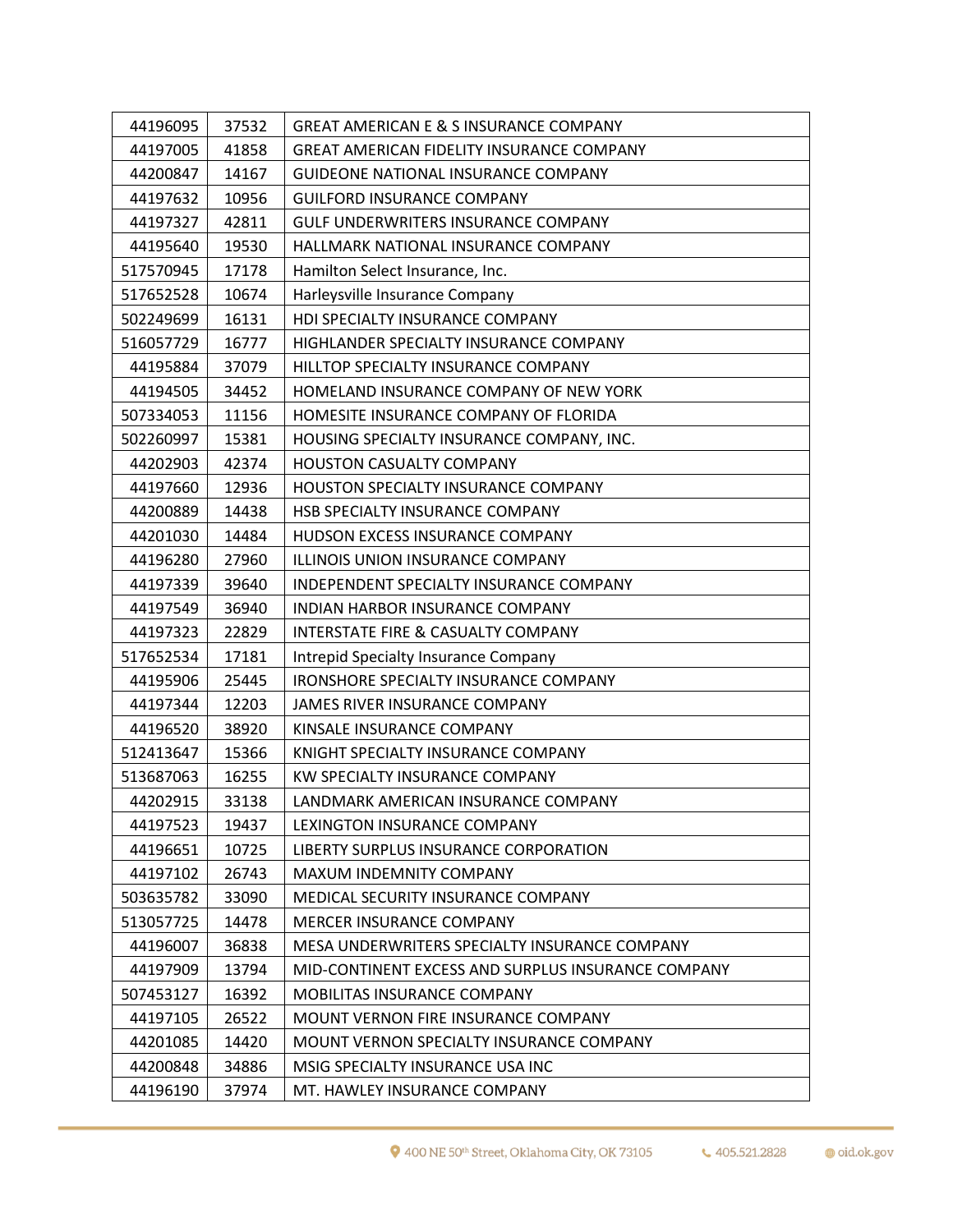| 44197107  | 20079 | NATIONAL FIRE & MARINE INSURANCE COMPANY                  |
|-----------|-------|-----------------------------------------------------------|
| 44195824  | 17370 | NAUTILUS INSURANCE COMPANY                                |
| 44197677  | 36056 | NAVIGATORS SPECIALTY INSURANCE COMPANY                    |
| 44201008  | 35114 | NORCAL SPECIALTY INSURANCE COMPANY                        |
| 507852781 | 23965 | NORFOLK & DEDHAM MUTUAL FIRE INSURANCE COMPANY            |
| 44195832  | 25038 | NORTH AMERICAN CAPACITY INSURANCE COMPANY                 |
| 44197906  | 13167 | NORTH LIGHT SPECIALTY INSURANCE COMPANY                   |
| 44197111  | 27987 | NORTHFIELD INSURANCE COMPANY                              |
| 512400235 | 16871 | OBSIDIAN SPECIALTY INSURANCE COMPANY                      |
| 44200709  | 14175 | OKLAHOMA SPECIALTY INSURANCE COMPANY                      |
| 44196749  | 31143 | OLD REPUBLIC UNION INSURANCE COMPANY                      |
| 44196748  | 10046 | PACIFIC INSURANCE COMPANY, LIMITED                        |
| 511554224 | 16754 | PALOMAR EXCESS AND SURPLUS INSURANCE COMPANY              |
| 44201370  | 34118 | PELEUS INSURANCE COMPANY                                  |
| 44196290  | 32859 | PENN-AMERICA INSURANCE COMPANY                            |
| 44197693  | 12588 | PRIME INSURANCE COMPANY                                   |
| 44196740  | 10786 | PRINCETON EXCESS AND SURPLUS LINES INSURANCE COMPANY, THE |
| 44197521  | 17400 | Proassurance Specialty Insurance Company                  |
| 44197745  | 11811 | PROFESSIONAL SECURITY INSURANCE COMPANY                   |
| 44197698  | 13149 | PROTECTIVE SPECIALTY INSURANCE COMPANY                    |
| 44197051  | 11515 | QBE SPECIALTY INSURANCE COMPANY                           |
| 44195888  | 40479 | REPUBLIC-VANGUARD INSURANCE COMPANY                       |
| 517589134 | 17103 | Richmond National Insurance Company                       |
| 44195826  | 28053 | ROCKHILL INSURANCE COMPANY                                |
| 44201416  | 42595 | ROCKINGHAM CASUALTY COMPANY                               |
| 517652536 | 16650 | Rockingham Specialty Inc.                                 |
| 44195840  | 11100 | SAFECO SURPLUS LINES INSURANCE COMPANY                    |
| 44197887  | 13815 | SAFETY SPECIALTY INSURANCE COMPANY                        |
| 44196754  | 41297 | SCOTTSDALE INSURANCE COMPANY                              |
| 44201064  | 10672 | SCOTTSDALE SURPLUS LINES INSURANCE COMPANY                |
| 44197052  | 10729 | SENECA SPECIALTY INSURANCE COMPANY                        |
| 513966913 | 16820 | SIRIUSPOINT SPECIALTY INSURANCE COMPANY                   |
| 517652535 | 16999 | Southlake Specialty Insurance Company                     |
| 513057724 | 16826 | SPECIALTY BUILDERS INSURANCE COMPANY                      |
| 517639223 | 17045 | SPINNAKER SPECIALTY INSURANCE COMPANY                     |
| 44197286  | 30481 | ST. PAUL SURPLUS LINES INSURANCE COMPANY                  |
| 44197859  | 13604 | STARR SURPLUS LINES INSURANCE COMPANY                     |
| 44197054  | 44776 | STARSTONE SPECIALTY INSURANCE COMPANY                     |
| 44197578  | 26387 | STEADFAST INSURANCE COMPANY                               |
| 513057726 | 14012 | STONEGATE INSURANCE COMPANY                               |
| 514945304 | 16889 | SUMMIT SPEICALTY INSURANCE COMPANY                        |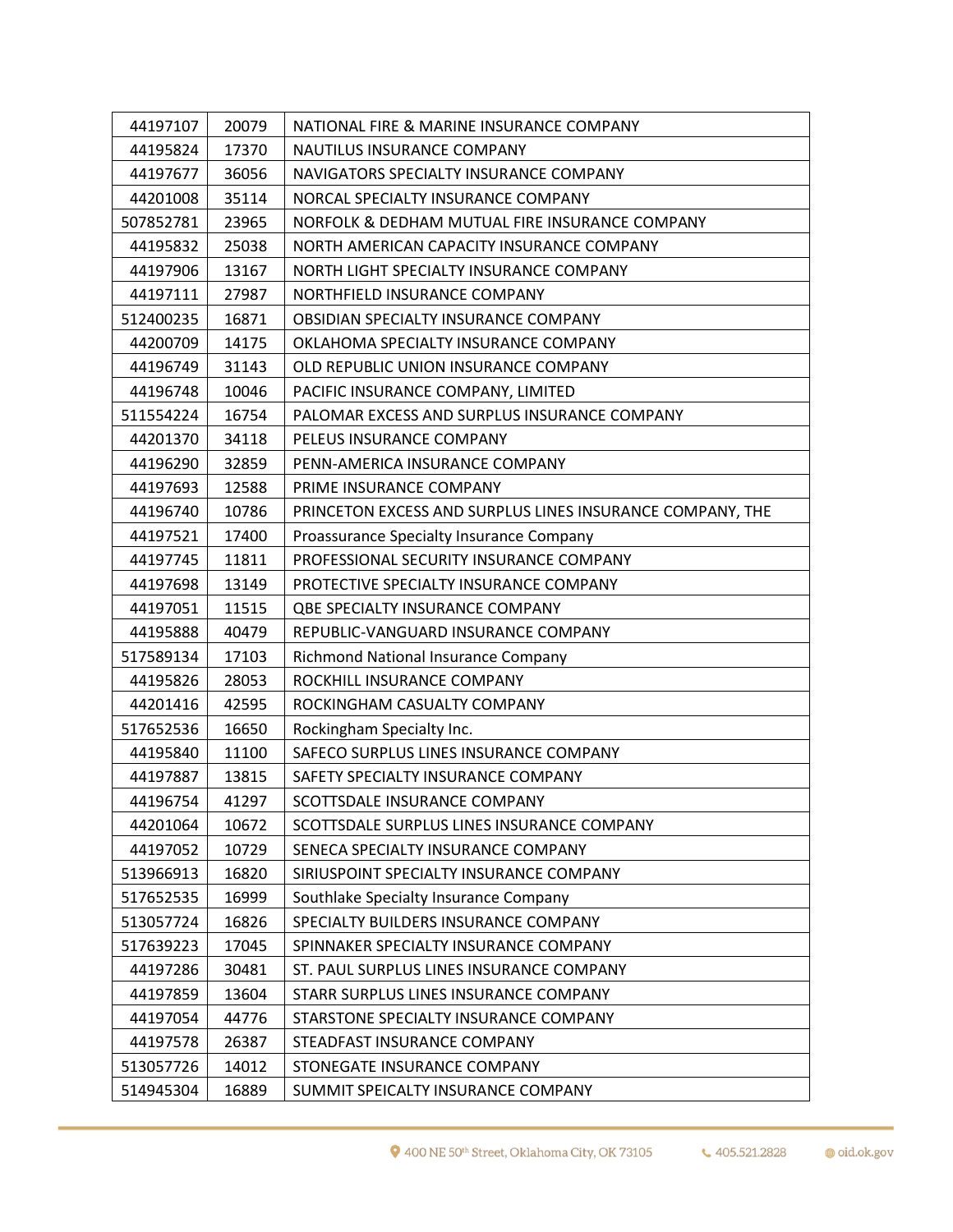| 44195838  | 16551 | SUPERIOR SPECIALTY INSURANCE COMPANY         |
|-----------|-------|----------------------------------------------|
| 510697448 | 16848 | SUTTON SPECIALTY INSURANCE COMPANY           |
| 44197363  | 34487 | TDC SPECIALTY INSURANCE COMPANY              |
| 517580045 | 16543 | <b>Texas Insurance Company</b>               |
| 505231344 | 10713 | THIRD COAST INSURANCE COMPANY                |
| 44197351  | 23850 | TOKIO MARINE SPECIALTY INSURANCE COMPANY     |
| 44197002  | 41807 | TRANSVERSE SPECIALTY INSURANCE COMPANY       |
| 44196989  | 29696 | TRAVELERS EXCESS AND SURPLUS LINES COMPANY   |
| 44201745  | 16188 | TRISURA SPECIALTY INSURANCE COMPANY          |
| 44196850  | 37982 | TUDOR INSURANCE COMPANY                      |
| 44202905  | 13064 | UNITED NATIONAL INSURANCE COMPANY            |
| 44196757  | 12537 | UNITED SPECIALTY INSURANCE COMPANY           |
| 514511376 | 16988 | UPLAND SPECIALTY INSURANCE COMPANY           |
| 504283806 | 16275 | Vantage Risk Specialty Insurance Company     |
| 44197364  | 40428 | <b>VOYAGER INDEMNITY INSURANCE COMPANY</b>   |
| 44201525  | 15824 | WATFORD SPECIALTY INSURANCE COMPANY          |
| 44197324  | 10172 | WESTCHESTER SURPLUS LINES INSURANCE COMPANY  |
| 44197294  | 13196 | WESTERN WORLD INSURANCE COMPANY              |
| 515383585 | 16992 | <b>WESTFIELD SPECIALTY INSURANCE COMPANY</b> |
| 44196291  | 13234 | WILSHIRE INSURANCE COMPANY                   |

(Alien Surplus Lines on next page)